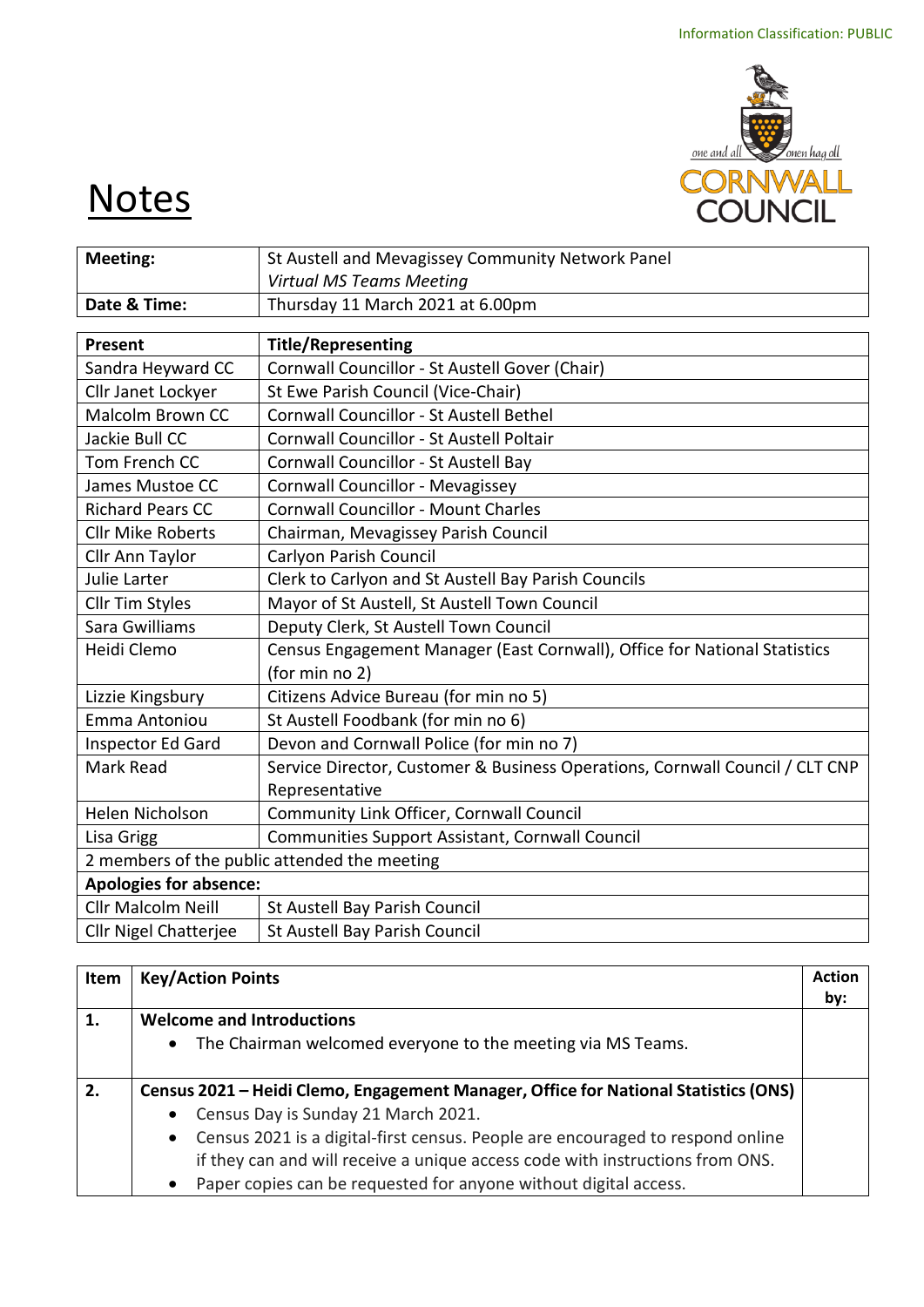|    | Census field officers will be visiting households that have not completed the<br>census at the end of March/April, working in line with Government COVID<br>guidance.<br>Cornwall Council's campaign for a Cornish tick box for the 2021 Census was<br>not successful, however, those who wish to identify as Cornish can do so in the<br>open text box.<br><b>Questions and Answers</b><br>Q. How will the census be conducted for Care Homes?<br>A. There is a dedicated team in place to support communal establishments such as<br>care homes, hospitals, student accommodation etc. The team works closely with the<br>managers to ensure the correct number of individual questionnaires are issued and<br>completed but it is a complicated process.<br>Q. What happens if someone has lost or accidently destroys their census form?<br>A. Replacement forms can be requested online; Census 2021 or by calling 0800 241<br>2021.                                                                                                                                                                                                                                                                                                                                                                                                                                                                                                                                                                                                                                                                                                                                                                                                                                                                                                                  |  |
|----|------------------------------------------------------------------------------------------------------------------------------------------------------------------------------------------------------------------------------------------------------------------------------------------------------------------------------------------------------------------------------------------------------------------------------------------------------------------------------------------------------------------------------------------------------------------------------------------------------------------------------------------------------------------------------------------------------------------------------------------------------------------------------------------------------------------------------------------------------------------------------------------------------------------------------------------------------------------------------------------------------------------------------------------------------------------------------------------------------------------------------------------------------------------------------------------------------------------------------------------------------------------------------------------------------------------------------------------------------------------------------------------------------------------------------------------------------------------------------------------------------------------------------------------------------------------------------------------------------------------------------------------------------------------------------------------------------------------------------------------------------------------------------------------------------------------------------------------------------------|--|
| 3. | <b>Public Participation</b><br><b>Holbush Railway Bridge</b><br>Q. Mr Eggleston requested information on the results of the Holmbush Railway Bridge<br>survey. He also wished to know the cost and duration of the contract and how long the<br>bridge would be out of commission.<br>Answer: In response, it was clarified that no contract has yet been awarded as the final<br>design and costed plan is still being worked upon. However, the initial site<br>investigations have all satisfactorily concluded that lowering the road to achieve the<br>required additional headroom for HGVs is achievable.<br>Cormac have been appointed to work up a final design by late Spring, followed by a<br>final costed plan and programme by Summer. Final approvals are unlikely until the<br>Autumn as these will take some to acquire once the design is completed. Cornwall<br>Council will continue to include the bridge works in expressions of interest for<br>Government funding.<br>There is also a commitment for a detailed study on completion of the works for the<br>Bethel and Boscoppa area to look at associated traffic calming opportunities.<br>Porthpean Road<br>Q. Mr Eggleston referred to the proposed junction improvements including the<br>reinstatement of the right turn facility into Porthpean Road. He felt this would be a<br>retrograde step as the current system works more effectively.<br>Answer: In response, it was explained that a number of residents have requested this<br>to be reinstated as the current system is causing more traffic movements on an<br>already highly congested road. Cornwall Council has recently done a public<br>consultation on the proposed works (link below). Traffic flow monitoring and<br>modelling is scheduled to take place.<br>Consultation details (engagespace.co.uk) |  |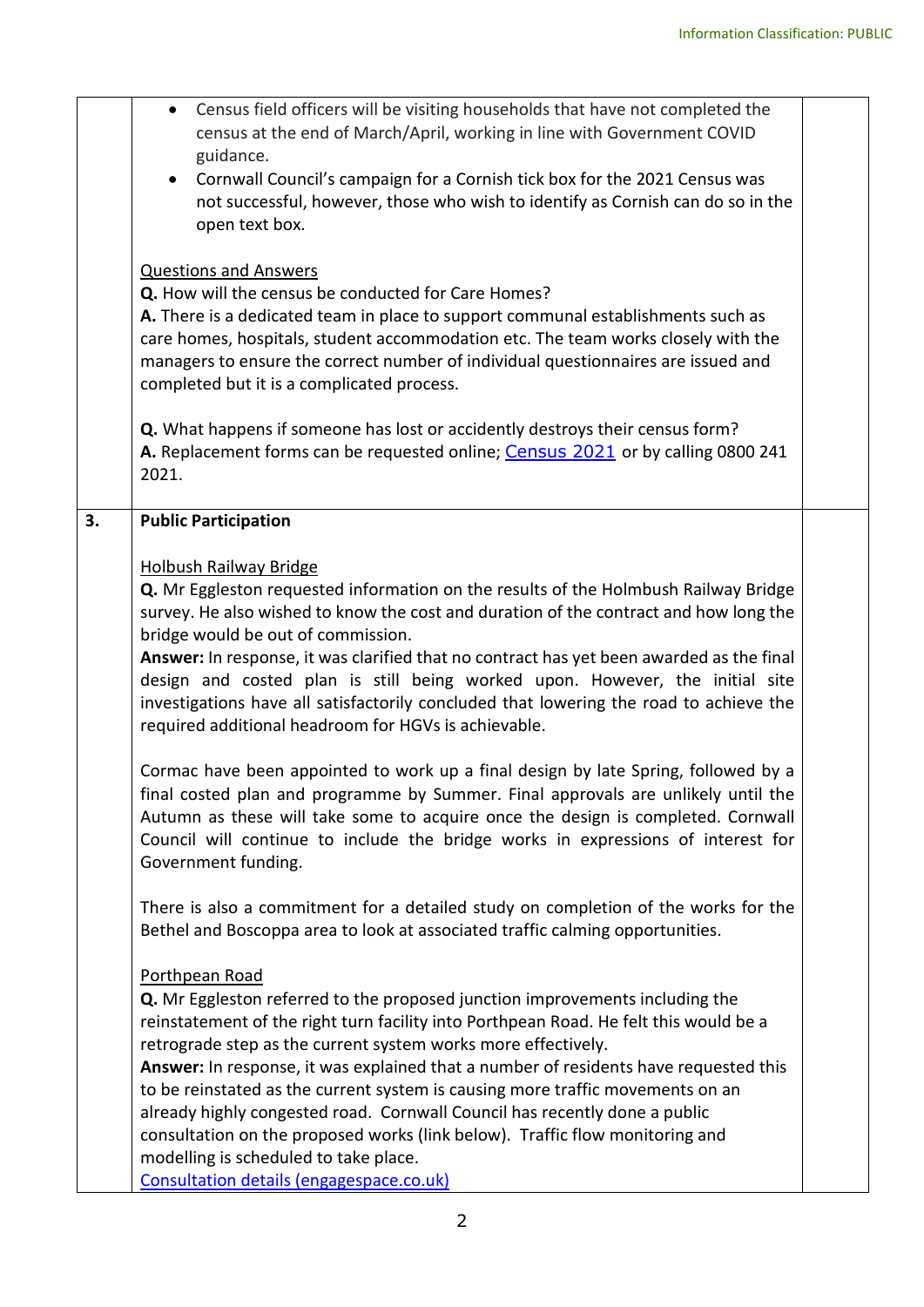|    | <b>Climate Emergency</b>                                                                                                                                               |            |  |  |
|----|------------------------------------------------------------------------------------------------------------------------------------------------------------------------|------------|--|--|
|    | Mrs Earl reported that CASA (Climate Action St Austell) is a new, local group formed in                                                                                |            |  |  |
|    | response to the Climate Emergency. CASA's primary aim is to engage with local                                                                                          |            |  |  |
|    | residents and groups to help reduce CO2 emissions. Please see further details                                                                                          |            |  |  |
|    | attached including the "10 pledges" practical steps. The group also has their own                                                                                      |            |  |  |
|    | Facebook page; https://www.facebook.com/ClimateActionStAustell                                                                                                         |            |  |  |
|    |                                                                                                                                                                        |            |  |  |
|    | Mrs Earl also welcomed the action by Cornwall Council in bringing together like-                                                                                       |            |  |  |
|    | minded groups to discuss and share ideas.                                                                                                                              |            |  |  |
|    |                                                                                                                                                                        |            |  |  |
| 4. | Notes of the last meeting                                                                                                                                              |            |  |  |
|    | The notes of the last meeting on 12 <sup>th</sup> November 2020 were agreed.                                                                                           |            |  |  |
|    | <b>Matters Arising</b>                                                                                                                                                 |            |  |  |
|    |                                                                                                                                                                        |            |  |  |
|    | CNP representative for Primary Care Network Board - HN has liaised with St<br>$\bullet$<br>Austell Healthcare and Members.                                             |            |  |  |
|    | Eden to Heligan Trail - ongoing discussions.                                                                                                                           |            |  |  |
|    | $\bullet$                                                                                                                                                              |            |  |  |
| 5. | Gambling Harm Awareness - Lizzie Kingsbury, Citizens Advice Bureau                                                                                                     |            |  |  |
|    | Please see attached presentation.                                                                                                                                      |            |  |  |
|    |                                                                                                                                                                        |            |  |  |
|    | <b>Questions and Answers</b>                                                                                                                                           |            |  |  |
|    | Q. Do you visit schools to give similar presentations?                                                                                                                 |            |  |  |
|    | A. We work with colleges and universities but the Citizens Advice Bureau does not                                                                                      |            |  |  |
|    | have the remit to go into schools. However, there are specialist support groups that                                                                                   |            |  |  |
|    | work with younger people.                                                                                                                                              |            |  |  |
|    | Q. Can you explain what a 'loot box' is?                                                                                                                               |            |  |  |
|    |                                                                                                                                                                        |            |  |  |
|    | A. Loot boxes are virtual items users can purchase in gaming with real money to<br>enhance or customise their experience of the game. It can become addictive and is a |            |  |  |
|    |                                                                                                                                                                        |            |  |  |
|    | real concern, particularly with young people, and there are calls for it to be classified<br>as a form of gambling.                                                    |            |  |  |
|    |                                                                                                                                                                        |            |  |  |
|    | <b>Q.</b> Is the Government doing enough to tackle the issue with gambling establishments?                                                                             |            |  |  |
|    | A. The long-awaited review of the Gambling Act and 'Call for Evidence' is welcome                                                                                      |            |  |  |
|    | and will hopefully spearhead recommendations for necessary policy changes. The                                                                                         |            |  |  |
|    | Gambling Commission is also reviewing tighter requirements for operators to protect                                                                                    |            |  |  |
|    | customers including affordability checks.                                                                                                                              |            |  |  |
|    |                                                                                                                                                                        |            |  |  |
|    | Please let HN know if you are aware of any local groups that would like a similar                                                                                      | <b>ALL</b> |  |  |
|    | presentation from the Citizens Advice Bureau.                                                                                                                          |            |  |  |
|    |                                                                                                                                                                        |            |  |  |
| 6. | <b>Impact of COVID Pandemic on Food Poverty</b>                                                                                                                        |            |  |  |
|    | St Austell Foodbank - Emma Antoniou                                                                                                                                    |            |  |  |
|    | Emma outlined the vital work of the Foodbank and the rising number of people<br>$\bullet$                                                                              |            |  |  |
|    | in the St Austell and surrounding area who are living in poverty and destitution                                                                                       |            |  |  |
|    | and dependent on Foodbank support.                                                                                                                                     |            |  |  |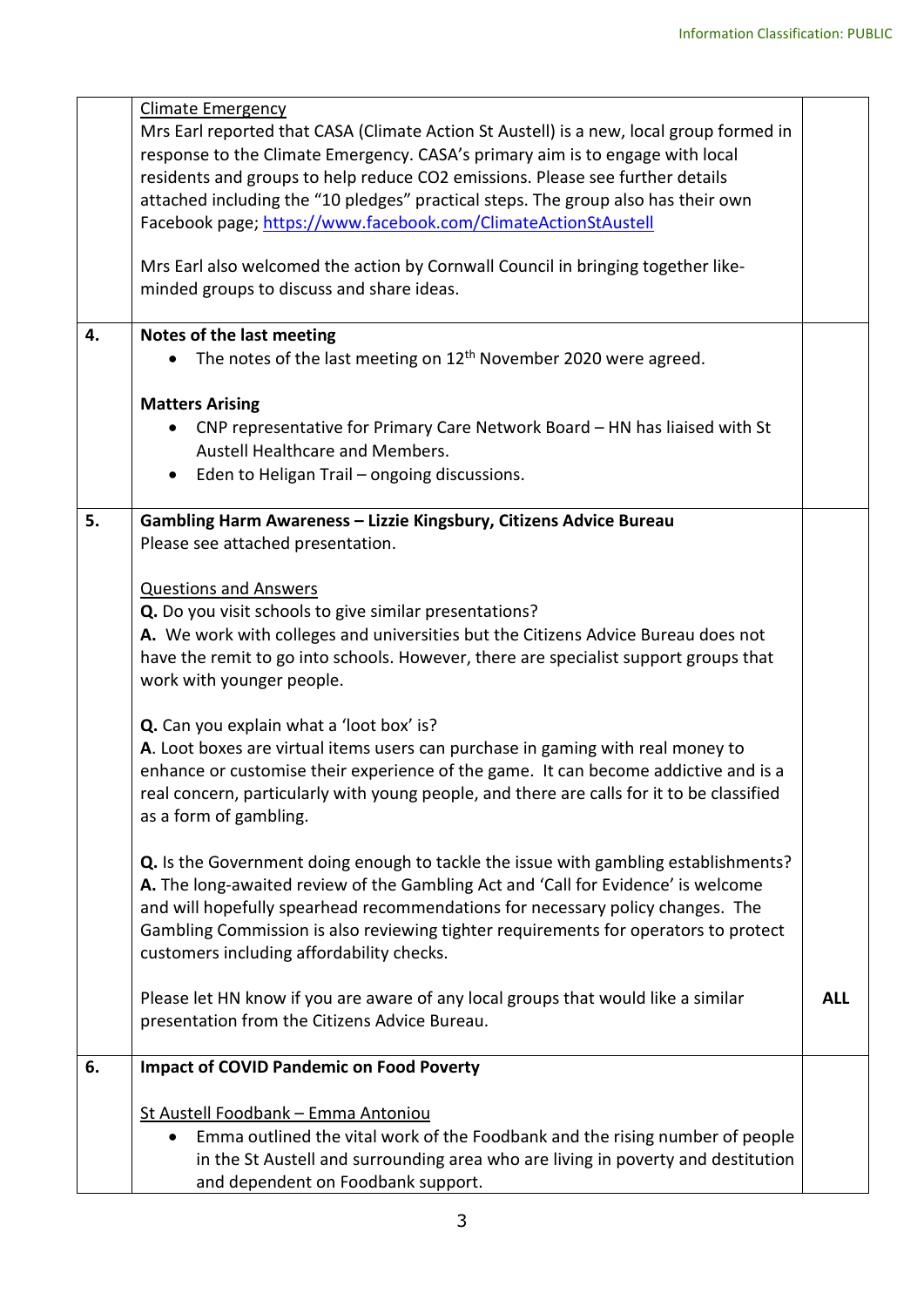|    | The Trussell Trust who support the Foodbank networks are campaigning for<br>national and local change to end the need for Foodbanks in the UK.<br>This includes helping people to access targeted support to address the<br>underlying reason for their crisis.                                                                                                                                                                                                                                                                                                                                                                                                                                                                                          |    |  |
|----|----------------------------------------------------------------------------------------------------------------------------------------------------------------------------------------------------------------------------------------------------------------------------------------------------------------------------------------------------------------------------------------------------------------------------------------------------------------------------------------------------------------------------------------------------------------------------------------------------------------------------------------------------------------------------------------------------------------------------------------------------------|----|--|
|    | <b>Questions and Answers</b><br>Q. How can local Councillors best help?<br>Answer: By being on board with the cash-first approach, helping people access any<br>existing financial settlements through advice and support as an alternative to<br>emergency food aid. Emma undertook to provide an information/signposting sheet for<br>Councillors.                                                                                                                                                                                                                                                                                                                                                                                                     | EA |  |
|    | Q. Are the majority of people coming to the Foodbank receiving Universal Credit?<br>Answer: Universal Credit is not the only benefit people at Foodbanks are experiencing<br>issues with but it is a significant factor particularly the minimum 5-week wait. We also<br>see people who are solely on earnings, particularly during the pandemic and those<br>who are furloughed or on statutory sick pay.                                                                                                                                                                                                                                                                                                                                               |    |  |
|    | <b>Community Larders</b><br>Councillor Heyward explained how in the wake of the pandemic, Treverbyn<br>$\bullet$<br>Hall worked with partner organisations to set up a network of Community<br>Larders in St Austell and surrounding China Clay Area.<br>The Community Larders are open to everyone and reduces food waste by<br>$\bullet$<br>taking surplus food collected from supermarkets and allowing people a chance<br>to use it.<br>Councillor Heyward runs the Gover Community Larder. It is open 3 times a<br>$\bullet$<br>week at Pondhu Family Hub and Sembal House and on average feeds over 200<br>people a week.<br>Due to demand, a mobile larder is now also up and running across the St<br>$\bullet$<br>Austell and China Clay areas. |    |  |
|    | Post meeting note: Update from Sara Marsh, Treverbyn Hall;<br>Apologies for being unable to attend the meeting. Please see attached<br>Community Larder Evaluation Report for the period 01.11.20-31.01.21.<br>If anyone is interested in establishing a community larder in their community,<br>Treverbyn Hall do have some capacity to provide support. Please get in touch<br>directly with Kevin via kevin@thehall.org.uk.                                                                                                                                                                                                                                                                                                                           |    |  |
| 7. | Devon and Cornwall Police update - Inspector Ed Gard<br>Overall there has been a 10.4% reduction in recorded crime over the last 12<br>months which is encouraging and is higher than other sectors.<br>This reduction applies to all crime types with the exception of possession of<br>$\bullet$<br>weapons and drugs. Whilst there has been a small increase, it is not cause for<br>alarm and targeted work is being done to address this.<br>Sadly there has also been an increase in reports of domestic violence,<br>particularly over the lockdown periods, which has been reflected on a national<br>scale and remains a force priority.                                                                                                        |    |  |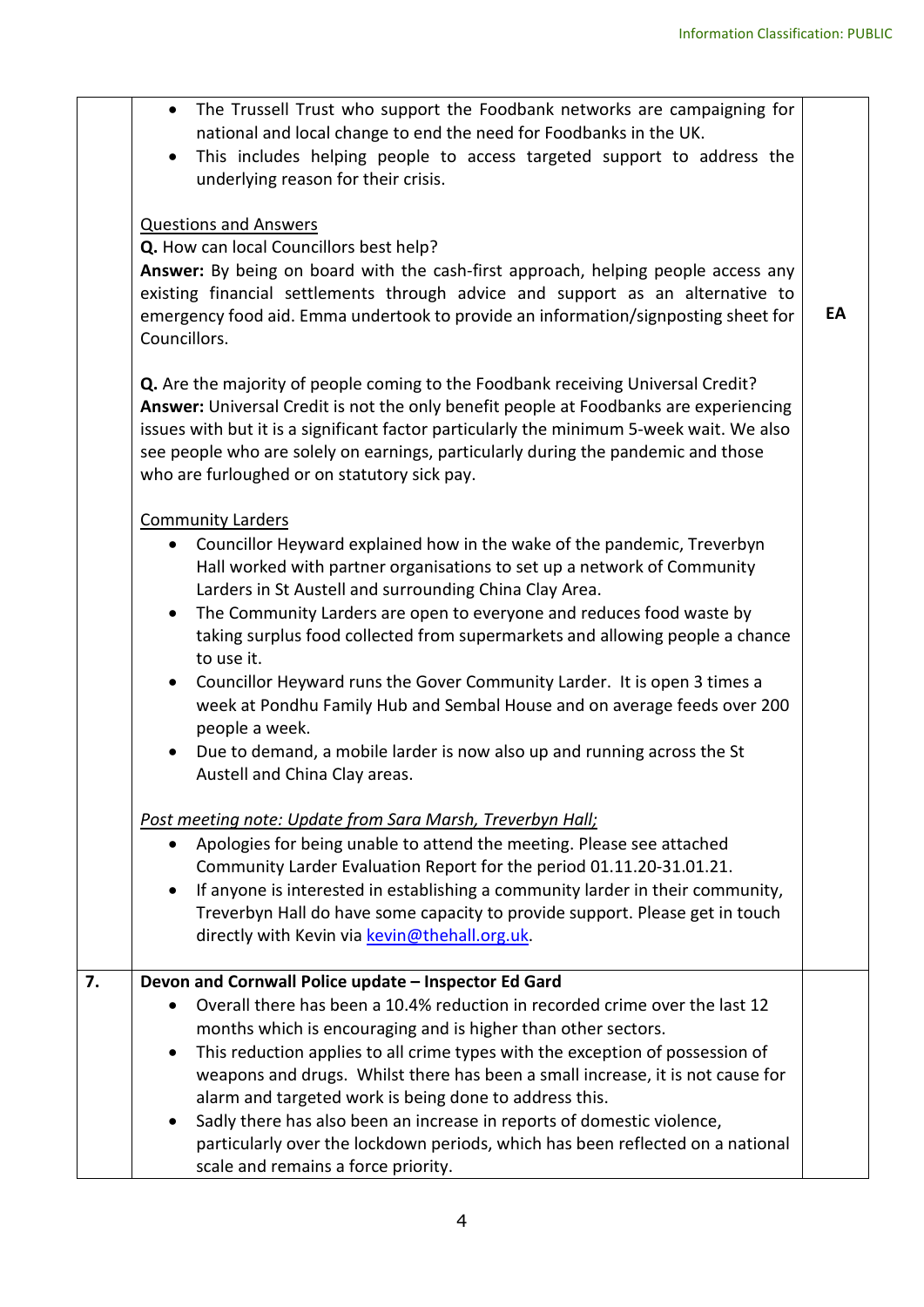|    | • The force remains extremely busy, 20-25% of time is spent dealing with mental<br>health related issues and assisting partners to help those who are vulnerable.<br>County Lines remains a key priority, the sector has had some success but asks<br>$\bullet$<br>that people remain vigilant and continue to report any suspicious activity to<br>the police or Crimestoppers.<br>• There are some reservations at the impact on demand coming out of<br>lockdown. Last summer saw a 25% increase in the demand on the service -<br>which is more than ever recorded before. The G7 Summit will also have an<br>impact on staffing and resources.<br>Neighbourhood Policing - positive results of the uplift in numbers is now being<br>seen with an increase in 8 deployable officers for the sector which is more<br>than was expected.                                                     |  |
|----|-------------------------------------------------------------------------------------------------------------------------------------------------------------------------------------------------------------------------------------------------------------------------------------------------------------------------------------------------------------------------------------------------------------------------------------------------------------------------------------------------------------------------------------------------------------------------------------------------------------------------------------------------------------------------------------------------------------------------------------------------------------------------------------------------------------------------------------------------------------------------------------------------|--|
|    | Q. Is there any possibility of resurrecting the police attendance at Parish Council<br>meetings?<br>Answer: Neighbourhood Policing has always been my priority, it is hoped that, should<br>we reach a position where we have sufficient resources to nominate officers to areas,<br>then this could be reviewed.                                                                                                                                                                                                                                                                                                                                                                                                                                                                                                                                                                               |  |
| 8. | Update from Cornwall Council - Mark Read, Service Director, Customer & Business<br><b>Operations, Cornwall Council / CLT CNP Representative</b><br>COVID-19<br>Dedicated phoneline and mailbox for COVID related enquiries remains in<br>$\bullet$<br>place; 0300 1231 118 / covid19@cornwall.gov.uk<br>Dedicated phoneline for those deemed clinically vulnerable to get in touch for<br>$\bullet$<br>support and advice is 0300 1234 334.<br>Support channels for businesses also remains in place; 0300 1234 171<br><b>Support for businesses</b><br>• The Government has announced further funding to help businesses get<br>restarted coming out of lockdown. Further details are awaited and will be<br>publicised.                                                                                                                                                                       |  |
|    | <b>Elections</b><br>6 May 2021 – Elections will take place for Cornwall Council, Town and Parish<br>Councils and the Police and Crime Commissioner.<br>All usual voting methods will still be available. Measures are being put in place<br>$\bullet$<br>to ensure polling stations are COVID safe.<br>Postal votes - Applications for postal votes can be made until the 10 <sup>th</sup> April;<br>$\bullet$<br>0300 1231 115 / Postal voting - Cornwall Council<br>Notice of election will begin on 22 <sup>nd</sup> March and nominations can be delivered<br>$\bullet$<br>from 23rd March.<br>Count Centres will be at Wadebridge, Carn Brae and Truro Cathedral. The<br>$\bullet$<br>counts will take place on;<br>Friday 7 <sup>th</sup> May - Cornwall Council<br>Saturday 8 <sup>th</sup> May - Town and Parish Councils<br>Monday 9 <sup>th</sup> May - Police and Crime Commissioner |  |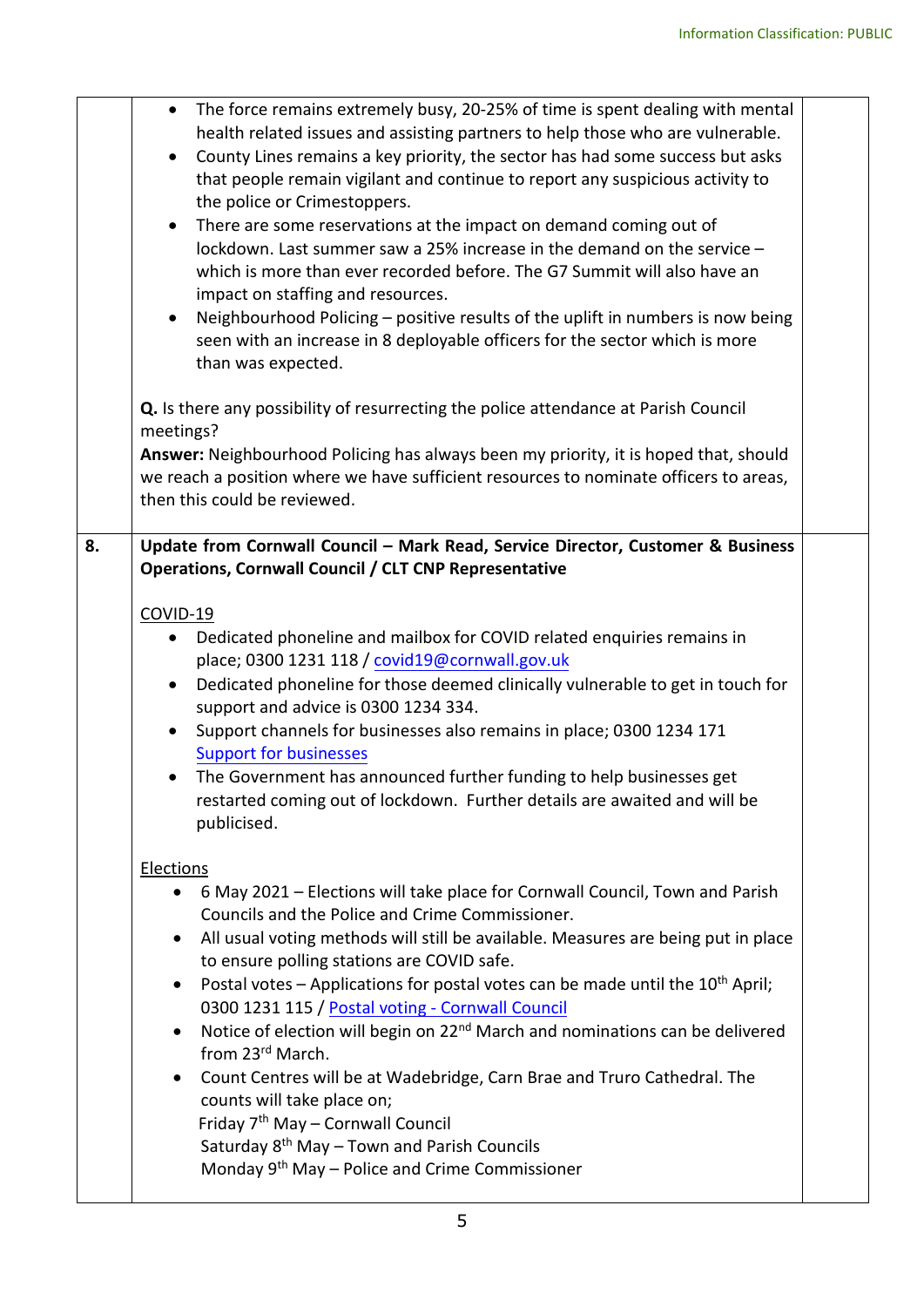|    | <b>New Localism Vision and Strategy</b>                                                                                                                                                                                                                                                                                                                                                                                                                    |  |  |  |
|----|------------------------------------------------------------------------------------------------------------------------------------------------------------------------------------------------------------------------------------------------------------------------------------------------------------------------------------------------------------------------------------------------------------------------------------------------------------|--|--|--|
|    | The new Strategy was launched at an online event on the 25 <sup>th</sup> January.                                                                                                                                                                                                                                                                                                                                                                          |  |  |  |
|    | The strategy and a recording of the event can be found at;<br>$\bullet$                                                                                                                                                                                                                                                                                                                                                                                    |  |  |  |
|    | Localism Vision and Strategy 2020 - Cornwall Council                                                                                                                                                                                                                                                                                                                                                                                                       |  |  |  |
| 9. | <b>Feedback on local issues from Town and Parish Councils</b>                                                                                                                                                                                                                                                                                                                                                                                              |  |  |  |
|    |                                                                                                                                                                                                                                                                                                                                                                                                                                                            |  |  |  |
|    | Carlyon                                                                                                                                                                                                                                                                                                                                                                                                                                                    |  |  |  |
|    | Awaiting the revised plans for the Crinnis Beach development. The parish<br>council will closely monitor the situation when construction starts to make<br>sure residents are not adversely affected.<br>The parish council will discuss at their next meeting how the community can<br>$\bullet$<br>be involved with the Tour of Britain.                                                                                                                 |  |  |  |
|    | Mevagissey                                                                                                                                                                                                                                                                                                                                                                                                                                                 |  |  |  |
|    | Parish to review whether to reinstate the one-way system for this summer.<br>Traffic problems are exacerbated by the proposed demolition of a property on<br>$\bullet$<br>Polkirt Hall and the associated road closure required. Discussions ongoing.<br>Emergency repairs are being undertaken on the Valley Road public<br>conveniences. A charge of 50p has been introduced for the harbour toilets to<br>cover the additional cleaning costs required. |  |  |  |
|    | <b>St Austell Bay</b>                                                                                                                                                                                                                                                                                                                                                                                                                                      |  |  |  |
|    | Neighbourhood Development Plan - Awaiting feedback from the Independent<br>Examination.<br>• Charlestown Conservation Area Character Appraisal and Management Plan is<br>out for consultation until the 30 <sup>th</sup> March.<br>South West Coast Path remains closed between Duporth and Charlestown<br>pending results of the drone survey.                                                                                                            |  |  |  |
|    | Works to the Charlestown harbour wall to repair the storm damage are<br>$\bullet$<br>progressing. The parish council thanks residents for their patience whilst the<br>work is ongoing particularly during the essential overnight works.                                                                                                                                                                                                                  |  |  |  |
|    | <b>St Austell Town</b>                                                                                                                                                                                                                                                                                                                                                                                                                                     |  |  |  |
|    | Successful funding bid to provide Information Officers for the Town Centre<br>from April-June and will be administered by the BID.                                                                                                                                                                                                                                                                                                                         |  |  |  |
|    | Library still operating a Click and Collect service but reviewing how it might be<br>able to reopen on 12 <sup>th</sup> April, possibly using a hybrid arrangement.                                                                                                                                                                                                                                                                                        |  |  |  |
|    | Resuming discussions with Tour of Britain organisers and local groups<br>regarding community involvement.                                                                                                                                                                                                                                                                                                                                                  |  |  |  |
|    | St Austell Revitalisation Partnership has been established. Potential projects<br>$\bullet$<br>have started to be identified. An update to be given at the next Town Council<br>meeting on the 22 March.                                                                                                                                                                                                                                                   |  |  |  |
|    | Two new Grounds Maintenance Apprentices have been appointed.                                                                                                                                                                                                                                                                                                                                                                                               |  |  |  |
|    | <b>St Goran</b>                                                                                                                                                                                                                                                                                                                                                                                                                                            |  |  |  |
|    | Local Area Support Group provided 111 Valentine's meals to local residents<br>free of charge, funded by donations.                                                                                                                                                                                                                                                                                                                                         |  |  |  |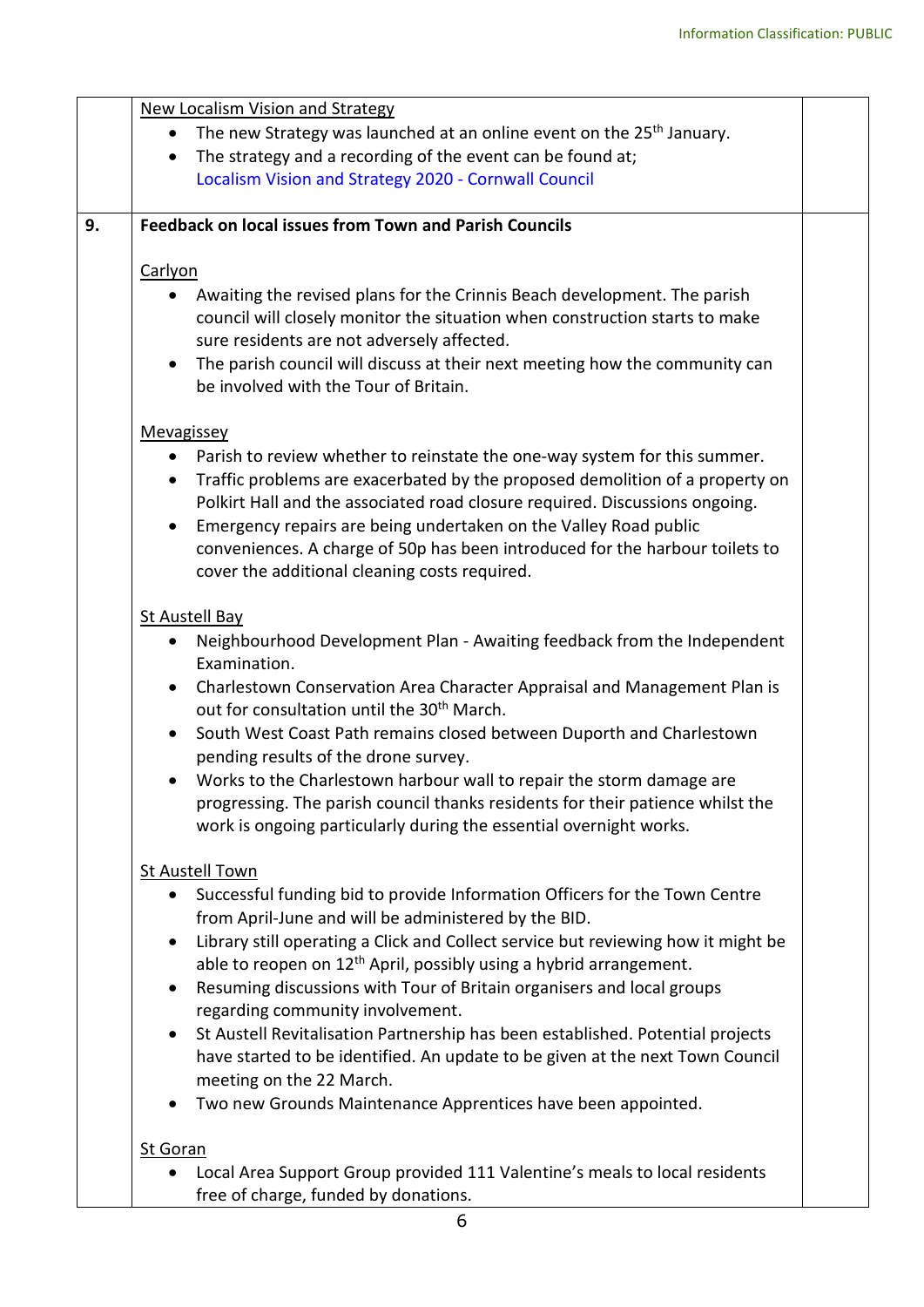|                                                                             | The foodbank has been relaunched with Goran School and is proving very<br>successful.                                                                                                                  |  |  |  |  |
|-----------------------------------------------------------------------------|--------------------------------------------------------------------------------------------------------------------------------------------------------------------------------------------------------|--|--|--|--|
|                                                                             | St Ewe                                                                                                                                                                                                 |  |  |  |  |
|                                                                             | • Assisted St Goran with the Local Area Support Group to deliver the Valentine's<br>meals to residents.                                                                                                |  |  |  |  |
|                                                                             | The parish has a Climate Change Working Party and are considering possible<br>$\bullet$<br>projects including a tree planting scheme.                                                                  |  |  |  |  |
|                                                                             | Pentewan - No report.                                                                                                                                                                                  |  |  |  |  |
|                                                                             | <b>St Mewan</b>                                                                                                                                                                                        |  |  |  |  |
|                                                                             | Campaigning for average speed cameras for Trewoon as significant speeding<br>$\bullet$<br>issues on the A3058 through the village.                                                                     |  |  |  |  |
| 10.                                                                         | <b>Feedback from Cornwall Councillors</b>                                                                                                                                                              |  |  |  |  |
|                                                                             |                                                                                                                                                                                                        |  |  |  |  |
|                                                                             | Cornwall Councillor Jackie Bull - St Austell Poltair                                                                                                                                                   |  |  |  |  |
|                                                                             | Planning meetings are still being held virtually but the number of applications<br>being considered has increased.                                                                                     |  |  |  |  |
|                                                                             | Cornwall Councillor Tom French - St Austell Bay                                                                                                                                                        |  |  |  |  |
|                                                                             | Councillor French announced this would be his last Community Network<br>$\bullet$<br>Meeting as was not standing for re-election.                                                                      |  |  |  |  |
|                                                                             | Thanks were conveyed to Councillors and Officers for the sterling work<br>$\bullet$                                                                                                                    |  |  |  |  |
| undertaken particularly during the pandemic and the challenges it provided. |                                                                                                                                                                                                        |  |  |  |  |
|                                                                             | In acknowledging the work of the parish councils, Cllr French also wished to<br>$\bullet$<br>highlight there would be greater pressure placed on parish councils in the<br>future to deliver services. |  |  |  |  |
| Councillor French summarised that the St Austell & Mevagissey Community     |                                                                                                                                                                                                        |  |  |  |  |
| Network worked well together with thanks to the invaluable assistance of    |                                                                                                                                                                                                        |  |  |  |  |
|                                                                             | Helen, Community Link Officer and Lisa, Community Support Assistant. Whilst                                                                                                                            |  |  |  |  |
|                                                                             | some modifications may be required, he felt the Community Networks were<br>an important part of the system for local democracy.                                                                        |  |  |  |  |
|                                                                             | The Chairman on behalf of the panel thanked Councillor French for his contribution<br>and wished him well for the future.                                                                              |  |  |  |  |
|                                                                             | Cornwall Councillor Malcolm Brown - St Austell Bethel                                                                                                                                                  |  |  |  |  |
|                                                                             | Cornwall Council has established a new Race Equality Forum to enable                                                                                                                                   |  |  |  |  |
|                                                                             | communities to come together to help create a more inclusive, and anti-race                                                                                                                            |  |  |  |  |
|                                                                             | Cornwall. Councillor Brown has been appointed to the Steering Group.                                                                                                                                   |  |  |  |  |
|                                                                             | Cornwall Councillor Sandra Heyward - St Austell Gover                                                                                                                                                  |  |  |  |  |
|                                                                             | As this was the last meeting of the Community Network before the elections,<br>$\bullet$                                                                                                               |  |  |  |  |
|                                                                             | Councillor Heyward as Chairman wished to thank all who attended and                                                                                                                                    |  |  |  |  |
|                                                                             | participated in the network meetings, to the guest speakers for the interesting                                                                                                                        |  |  |  |  |
|                                                                             | presentations and to Helen and Lisa for their support.                                                                                                                                                 |  |  |  |  |